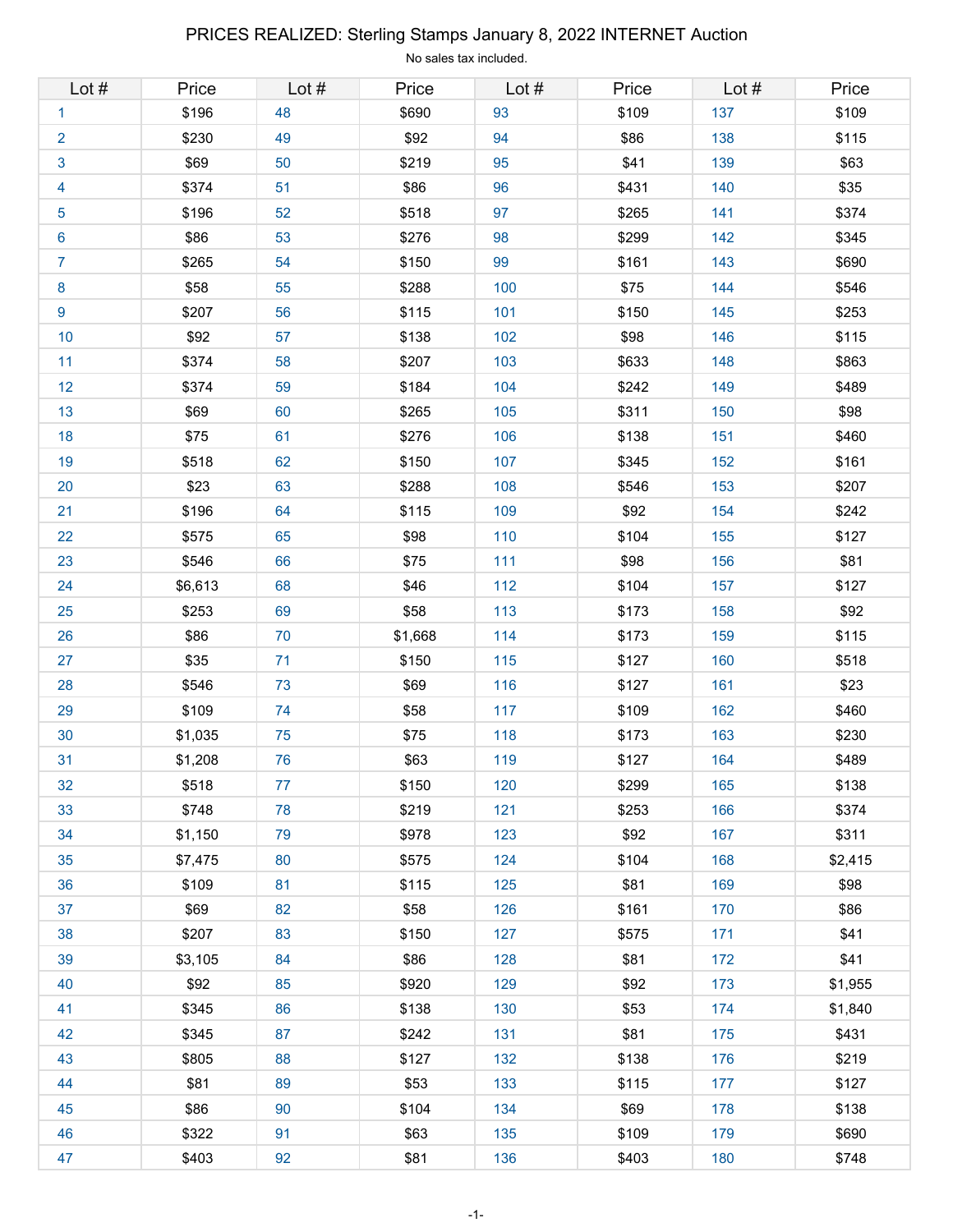# Lot # Price Lot # Price Lot # Price Lot # Price 181 \$748 225 \$184 272 \$104 316 \$4,313 182 \$518 227 \$374 273 \$115 317 \$690 183 \$431 228 \$173 274 \$92 318 \$633 184 \$109 229 \$299 275 \$63 319 \$311 185 \$173 230 \$127 276 \$127 320 \$1,035 186 \$104 231 \$1,150 277 \$51 321 \$86 187 | \$75 | 233 | \$253 | 278 | \$86 | 322 | \$184 188 \$138 234 \$1,035 279 \$81 324 \$58 189 \$920 235 \$81 281 \$46 325 \$63 190 | \$1,495 | 236 | \$128 | 282 | \$98 | 326 | \$138 191 \$334 237 \$86 283 \$161 327 \$173 192 | \$63 | 238 | \$138 | 284 | \$63 | 328 | \$184 193 \$1,955 239 \$127 285 \$403 329 \$230 194 \$690 240 \$253 286 \$46 330 \$518 195 | \$748 | 241 | \$1,093 | 287 | \$86 | 331 | \$265 196 | \$173 | 242 | \$207 | 288 | \$58 | 332 | \$748 197 \$2,875 243 \$265 289 \$109 333 \$98 198 | \$1,208 | 244 | \$69 | 290 | \$196 | 335 | \$805 199 \$1,955 246 \$374 291 \$127 336 \$81 200 \$748 247 \$115 292 \$86 337 \$184 201 \$374 248 \$219 293 \$978 338 \$58 202 \$115 249 \$374 294 \$150 339 \$92 203 \$374 250 \$81 295 \$322 341 \$374 204 \$230 251 \$207 296 \$748 342 \$219 205 | \$374 | 252 | \$69 | 297 | \$138 | 343 | \$1,323 206 \$150 253 \$230 298 \$69 344 \$546 207 \$51 254 \$1,208 299 \$92 345 \$288 208 \$58 255 \$690 300 \$104 346 \$98 209 \$86 256 \$230 301 \$46 347 \$575 210 \$299 257 \$109 302 \$219 349 \$219 211 | \$127 | 258 | \$299 | 303 | \$75 | 350 | \$374 212 \$230 259 \$334 304 \$161 351 \$173 213 \$299 260 \$207 305 \$322 352 \$184 214 \$86 261 \$35 306 \$81 353 \$55 215 \$219 262 \$109 307 \$69 354 \$230 216 \$98 263 \$230 308 \$161 355 \$63 217 | \$150 | 264 | \$44 | 309 | \$58 | 356 | \$173 218 \$403 265 \$51 310 \$207 357 \$69 219 \$748 266 \$86 311 \$489 358 \$219 220 \$75 267 \$489 312 \$138 359 \$863 222 \$150 268 \$86 313 \$863 360 \$288 223 \$184 269 \$75 314 \$173 361 \$173 224 \$92 271 \$69 315 \$1,955 362 \$115

#### PRICES REALIZED: Sterling Stamps January 8, 2022 INTERNET Auction